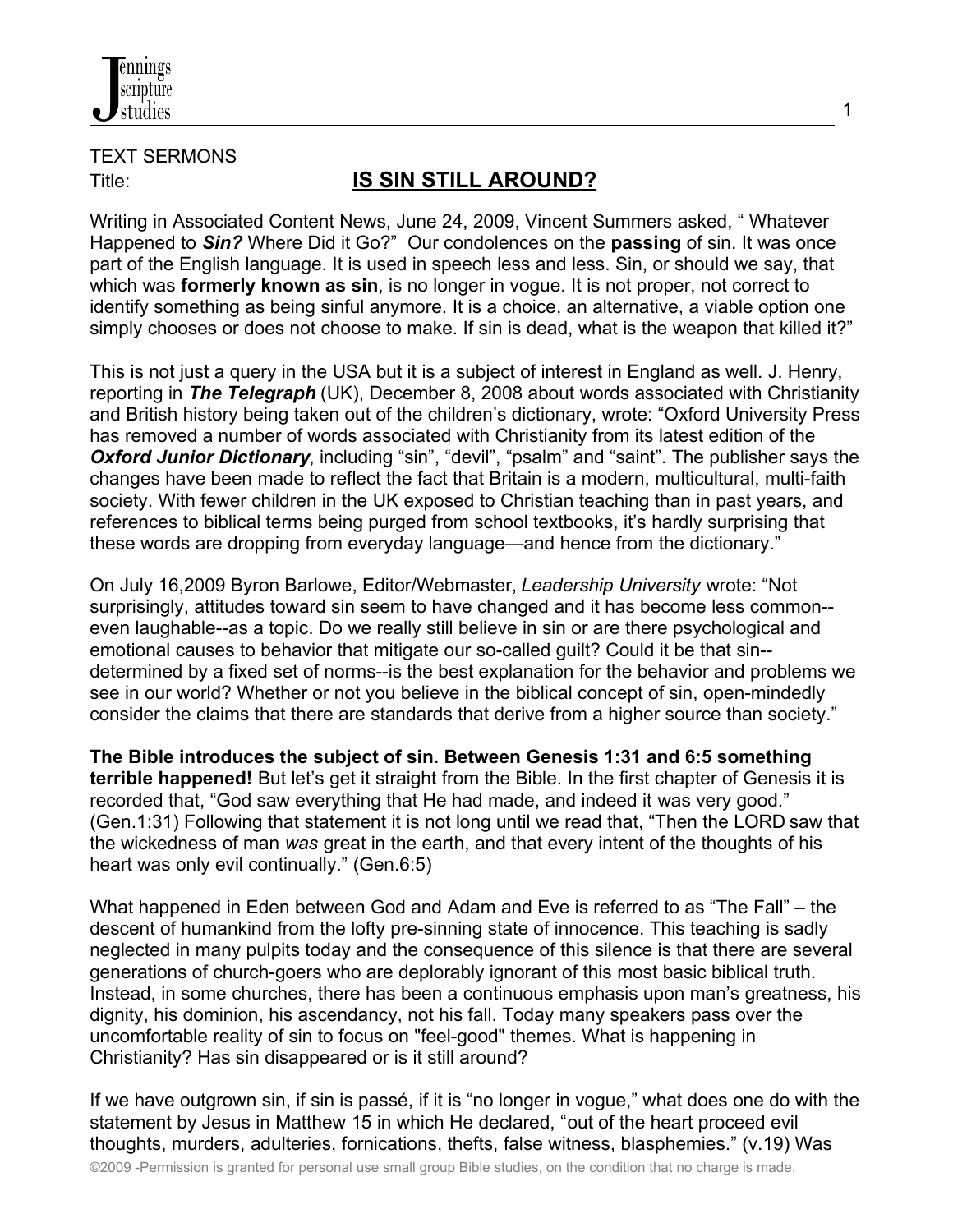Jesus mistaken? Has the human race outgrown sin?

God created a "sinless couple" when He created Adam and Eve. Yet they chose to sin because they were created with freedom to choose. As a consequence, all of their descendants have been infected with the sin disease. The medical profession, the scientist or the philosopher cannot correctly diagnose this malady which afflicts and affects the whole human race. Shouldn't we then turn to the Creator for help in understanding the epidemic that continues to ravage every strata of human existence?

What is needed then, is a return to the biblical account of man's descent into sin – called, by theologians, The Fall. This subject is one of greatest importance for it supplies, from God's perspective, the explanation for the violence and vileness that plaques all societies. It answers the "why" of the robberies and rebellions in the world; it reveals the reason for hurt and hatred, wars and wrongs.

In view of the significance of the Bible teaching about the Fall of man, let us consider the subject as follows: Sin's Cause Stated; Sin's Curse Substantiated and Sin's Cure Supplied.

# **I. SIN'S CAUSE STATED.**

In stating the case for the Fall of man, resulting in human depravity, there will be two considerations: first, It's Essence, and secondly, It's Extent.

## **A. As To It's Essence**.

Genesis chapter three is one of the most important chapters in the Bible, for therein is revealed the reason for the present degenerate condition of the world of mankind. Here we are shown how human beings became sinners. If one rejects what is revealed in Genesis three, then the remainder of divine revelation is rendered incomprehensible, for if there are no sinners there is no need for the Bible's moral teachings and especially no need for the whole of God's redemptive plan in Jesus Christ.

Kenneth L. Woodward wrote an article for Newsweek Magazine titled, "What Ever Happened To Sin?" and in his opening paragraph described what happened in the Garden of Eden, according to his understanding. He summarized what happened as follows: "As the Bible tells it, Adam and Eve first disobeyed their creator, finding his command not to eat the fruit of a particular tree in Eden an intolerable limit on their freedom to choose. In shame, the first couple then hid from God when he came searching for them. Flushed with guilt, Adam blamed Eve and Eve blamed the serpent. The results of that original sin, the Book of Genesis implies, are still around for all of us to see: estrangement from God, from nature, from each other and from ourselves." (Newsweek, February 6, 1995) That fairly well sums up what happened in the Garden of Eden.

 But let God tell us what happened next: "The LORD God called to Adam and said to him, "Where are you?" So he said, "I heard Your voice in the garden, and I was afraid because I was naked; and I hid myself." And He said, "Who told you that you were naked? Have you eaten from the tree of which I commanded you that you should not eat?" Then the man said, "The woman whom You gave to be with me, she gave me of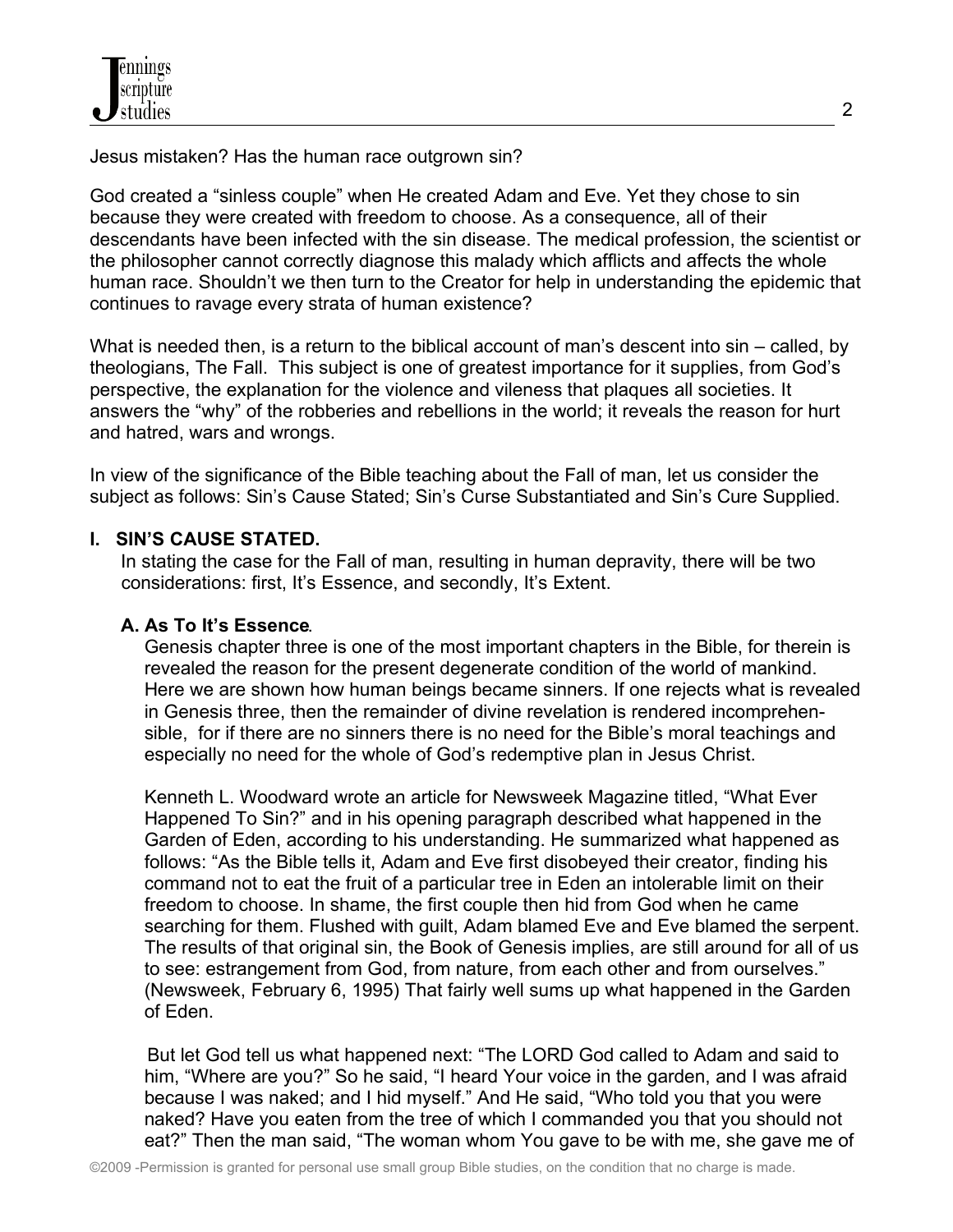

the tree, and I ate." And the LORD God said to the woman, "What is this you have done?" The woman said, "The serpent deceived me, and I ate." (Genesis 3:9-13)

#### *A biblical definition of sin*.

 What is sin? The apostle John gives this definition: "Whoever commits sin also commits lawlessness, and sin is lawlessness" (1 John 3:4). According to John, one of Jesus' closest disciples, sin relates directly to God's law. The apostle Paul writes in Romans 7:7: "Is the law sin? Certainly not! On the contrary, I would not have known sin except through the law. For I would not have known covetousness unless the law had said, 'You shall not covet.'"

 The original sin was breaking God's law. God's stated His law as follows: "And the LORD God commanded the man, saying, "Of every tree of the garden you may freely eat; but of the tree of the knowledge of good and evil you shall not eat, for in the day that you eat of it you shall surely die." (Gen.2:16-17) When Adam and Eve disobeyed God that one act was a revolt against the Creator, an insurrection against His supremacy, a rebellion against His authority, a resistance of His will, a rejection of His edict: "of the tree of the knowledge of good and evil you shall not eat." (Gen.2:17)

 Our ancient parents lived in a perfect environment. They had a beautiful paradise to call home with everything provided for them. One day a cloud darkened the glory of Eden's blue sky when the sly and subtle serpent, the devil, slithered his way into their lives. A smooth talker he was and soon snared Eve who, breaking God's law, partook of the fruit forbidden and gave to Adam and he too stepped over the line God had drawn and together they fell out of divine favor. Heaven wept as the curtain dropped on that dark scene.

 In sinning, Adam acted as the head of the human race. Consequently, when he sinned, all his progeny sinned; when he fell, his descendents fell. "through one man's offense judgment came to all men, resulting in condemnation…." (Romans 5:18) Thomas Boston wrote, "Adam's sin corrupted man's nature and leavened the whole lump of mankind. We putrefied in Adam as our root. The root was poisoned, and so the branches were envenomed."

 In the same vein the Apostle Paul wrote, "Therefore, just as through one man sin entered the world, and death through sin, and thus death spread to all men, because all sinned." (Romans 5:12)

 We are members of a cursed head, branches of a condemned tree, streams of a polluted fountain! The Psalmist confessed, "I was brought forth in iniquity, and in sin my mother conceived me." (Psalm 51:5) We are replicas of the representative of the race, a chip off the old block. This is no theory of human flagellation but a fact of divine revelation. And that is the essence of the Bible truth of The Fall resulting in the state of human depravity requiring God's redemption for restoration.

#### **B. As To It's Extent.**

What is the degree or depth of the race's fall which is the result of the original sin?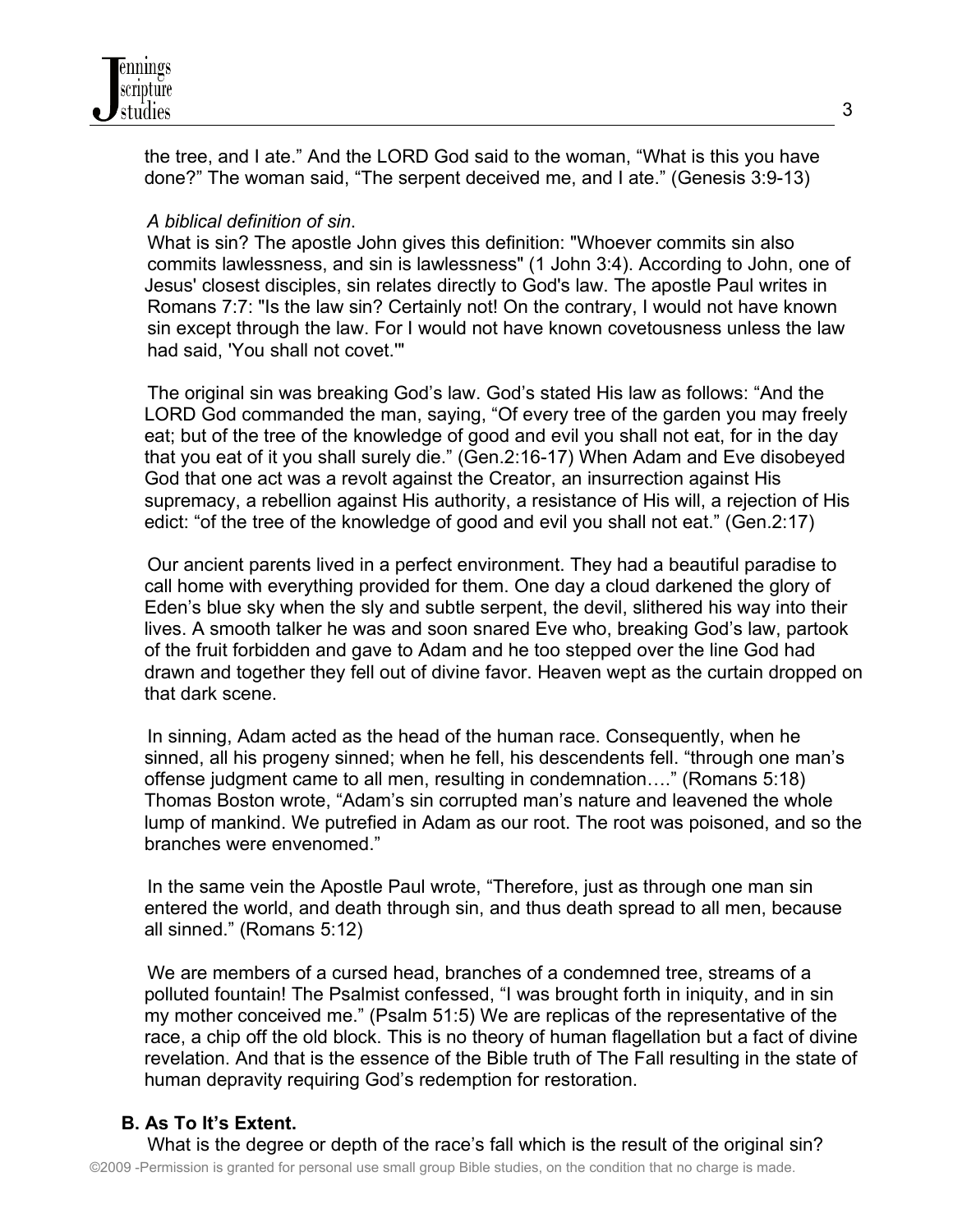The doctrine of mankind's fall from his once lofty position of innocence in his original created state resulted in what is referred to as the doctrine of Human Depravity. Our English word "depraved" is taken from the Latin "depravatus" which means "twisted, wrenched from the straight line." The root of the word is "pravus" which means "crooked." Therefore, to speak of the doctrine of human depravity is to speak of the twisted, wrenched and crooked nature of man.

 Sin penetrates and permeates every segment of society. It has been so in all times, and all climes. It is the past-time of men both of high esteem and low estate. The most complete description of the corruption of sin is to be found in Romans chapter three: "There is none righteous, no, not one; There is none who understands; there is none who seeks after God; they have all turned aside; they have together become un profitable; there is none who does good, no, not one. Their throat is an open tomb; with their tongues they have practiced deceit; the poison of asps is under their lips; whose mouth is full of cursing and bitterness. Their feet are swift to shed blood; destruction and misery are in their ways, and the way of peace they have not known. There is no fear of God before their eyes." (Romans 3:10-18)

 The Bible truth of The Fall teaches that mankind is born spiritually dead. (Eph.2:1) That means that the condition cannot be remedied by mere education or an improved environment. When man departed from his original state of holiness he plunged himself into an awful gulf of sin, misery and despair that can be remedied only by divine intervention.

 William Shedd wrote, "The depravity or corruption of nature is total. Total depravity means the entire absence of holiness. A totally depraved man has no holiness." (Shedd's Dogmatic Theology) John Fletcher said, "Take away the doctrine of the Fall, and the tower of evangelical truth built by Jesus Christ is no more founded upon a rock, but upon the sand. Shall we charge the Son of God with the unparalleled folly of coming from heaven to atone for sinless creatures, to reprieve persons not condemned, to redeem a race of free men, to deliver from the curse a people not accursed, to save from hell people in no danger of going there?"

 Truly, mankind by nature, is in a lost and perishing condition, conceived in sin (Psalm 51:5); "alienated from the life of God" (Eph.4:18); dead in sin (Eph.2:1); "children of wrath" (Eph.2:3). The Fall has warped the conscience, disabled the will, bankrupted morals and hardened the heart. The unrepentant sinner is denied heaven and is destined for hell.

 This truth is foreign to many in the pew and some in the pulpit in our day. We are the heirs of generations of the teaching of evolution which sees man in an ever ascending spiral, rising higher and higher from the depths until he becomes a god. Though the evolutionist cannot get away from the fact that man is a very imperfect creature, they are far from admitting that he has become less than he was originally, for such an admission would sweep away their refuge of lies. The evolutionists will not accept the Genesis account of anything because if they admit the truth concerning creation, they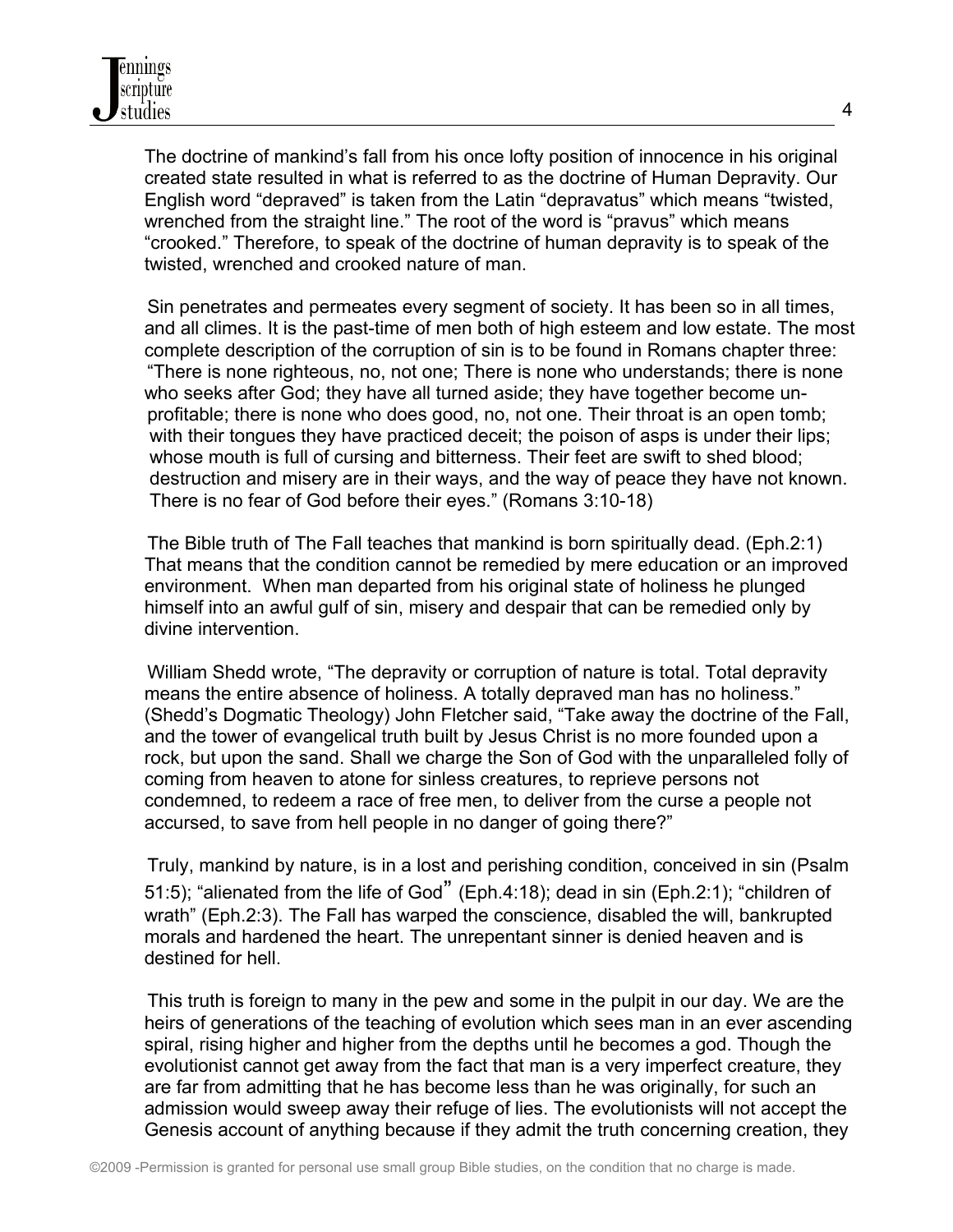will have to admit the truth set forth in the same chapter that man has sinned and therefore is a sinner, and that God is holy, and the only way that the two can get back together in the relationship and fellowship that existed before the Fall is through the redemptive work of the Lord Jesus Christ.

 We have reviewed the doctrine of The Fall and the depth of depravity to which mankind fell. Now, to substantiate the Bible's claims with some practical observations.

#### **II. SIN'S CURSE SUBSTANTIATED.**

 Adam and Eve are the only human beings who ever became sinners by sinning. All other members of the race commit sin because they are born sinners. If there is one word which fitly substantiates the Bible's teaching about man's condition it is the word "sinner." It cannot be denied that the world is populated with sinners.

 Although the Word of God is authoritative in itself and needs no confirming, there incontrovertible evidence, abundant proof that sin is the most dreadful malady in the world. This is substantiated by the plain, hard facts of history, observation and experience. Consider then, the presence of sin's curse proven and the prevalence of sin's corrupting power.

#### **A. The Presence Of Sin's Curse Proven.**

One sin brought sorrow and death into the world; one sin drove Adam and Eve from the garden and it was one sin that brought a curse to the creation and the creature. In spite of the fact that in Romans 8:23 we read that, "For we know that the whole creation groans and labors with birth pangs together until now," there are some who prefer to believe that sin in only imaginary.

The limerick about the Faith-Healer of Deal, in a humorous way, exposes that fallacy:

 "There was a Faith-Healer of Deal Who said, 'although pain isn't real, When I sit on a pin, And it punctures my skin, I dislike what I fancy I feel.'"

The point of the matter is that you cannot dispose of the sin problem as easily as that. Anything that is so devastating as to cause all of creation to groan in pain cannot be an illusion.

We do not have to go outside of Genesis chapter three to find proof of the curse which came as a consequence of Adam's transgression. There we read of three consequences that we continue to experience:

*Sorrow and Pain* - "To the woman He said: "I will greatly multiply your sorrow and your conception; In pain you shall bring forth children." (Gen 3:16) Pain in any form is part of the sin curse that passed upon the whole race.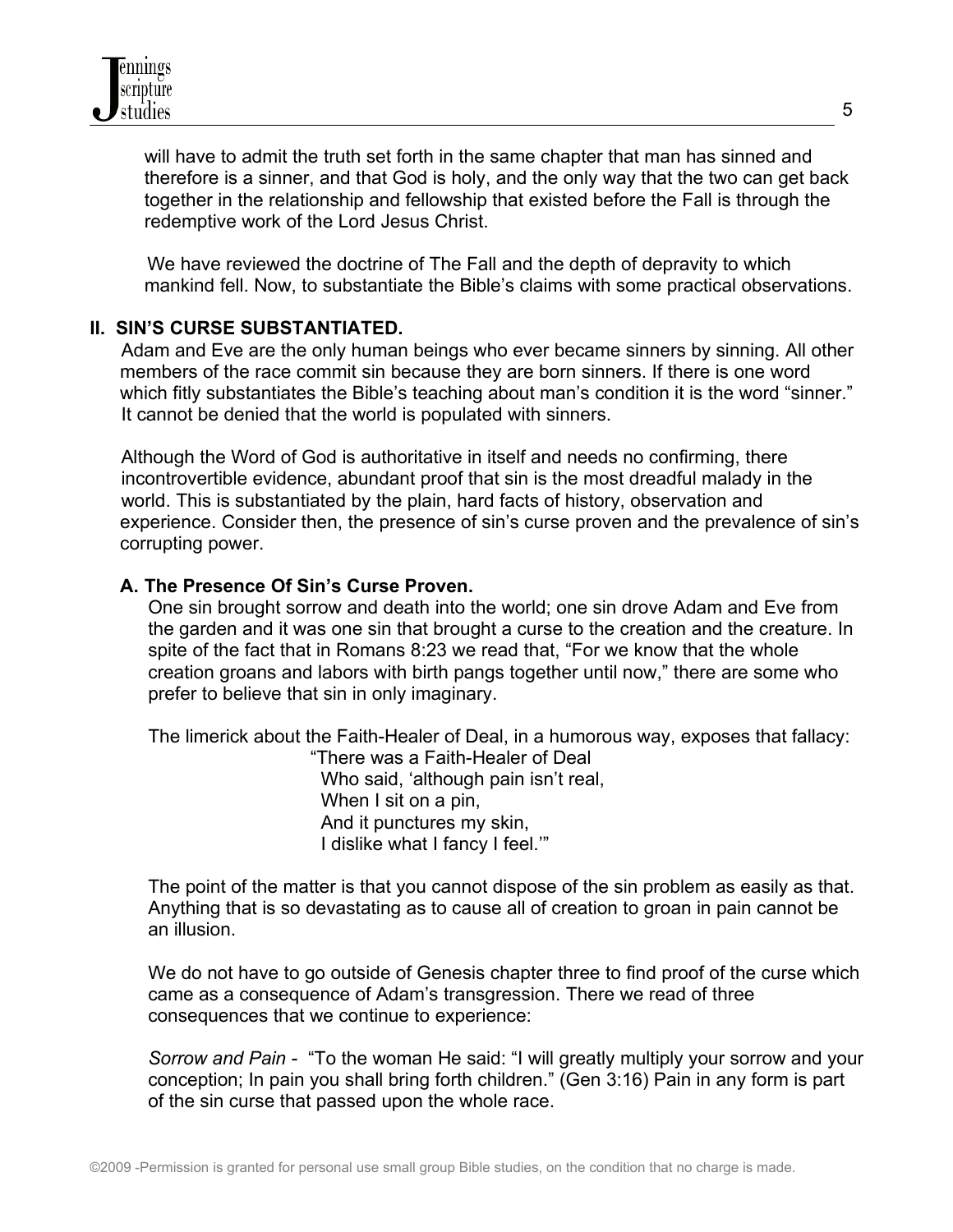*Toil and Trouble* - "To Adam He said …. Cursed is the ground for your sake; In toil you shall eat of it all the days of your life. Both thorns and thistles it shall bring forth for you, and you shall eat the herb of the field. In the sweat of your face you shall eat bread…." (Gen.3:17-18)

 Is there a man who would deny that his livelihood depends upon some form of work, labor, toil even sweat? In Eden's pristine paradise God provided all that our ancient parents needed. Paradise was lost because of sin and the consequences of sin remain with us to this present day.

 *Decay and Death* - "….until you return to the ground, for out of it you were taken; For dust you are*,* and to dust you shall return." (Gen.3:17-19) "Therefore, just as through one man sin entered the world, and death through sin ….death spread to all men, because all sinned." (Romans 5:12)

 Such has been the lot of Adam's race in every generation, in every part of the earth. The consequences of the curse of sin are all around us. Who would deny that there is pain, a cursed earth, decay and death?

## **B. The Prevalence Of Sin's Corrupting Power.**

 How wide spread is the curse of sin? From God's perspective, "the whole world lies under the sway of the wicked one." (I John 5:19) Sin has corrupted every segment of society. It is one seething, struggling mass of discontent, envy, greed, jealousy and hatred. Why? "All have sinned and fall short of the glory of God." (Rom.3:23) Sins prevalence is all-pervasive.

 Tears attest to it, sighs acclaim it, police pursue it, courts sentence it, penal institutions punish it, doctors prescribe for it, pharmacists medicate it, battlefields are scenes of it, hospitals house it, homes are broken by it, lives are ruined by it. Sin's corrupting power is world-wide, impacting all mankind negatively.

 Yet, "Fools mock at sin." (Proverbs 14:9) Sin has been labeled as: "psychological hysteria", "physic rebellion", "error", "mistake", "flaw", "immaturity" and "youthful indiscretion." One cannot drown the stench of sin's putrefaction under flood-tides of philosophical perfume! No language lending respectability to sin improves sin. The pig-pen is not made any less a pig-pen by planting flowers around it. Leprosy is not changed by clothing the victim in fine garments.

 Sin is not to be treated lightly, it is not a play thing although movies, television programs and magazines portray it up as "fun!" One writer put it this way: "Sin makes all that is beautiful ugly; all that is high is made low; all that is promising is wasted" until "life is like the desert – parched and barren. Sin, then, is not wise, but wasteful. It is not a gate but a grave." (C. Neil Strait)

 MAN'S VIEW vs. GOD'S VIEW OF SIN Man calls it an accident; God calls it an abomination. Man calls it a blunder; God calls it blindness.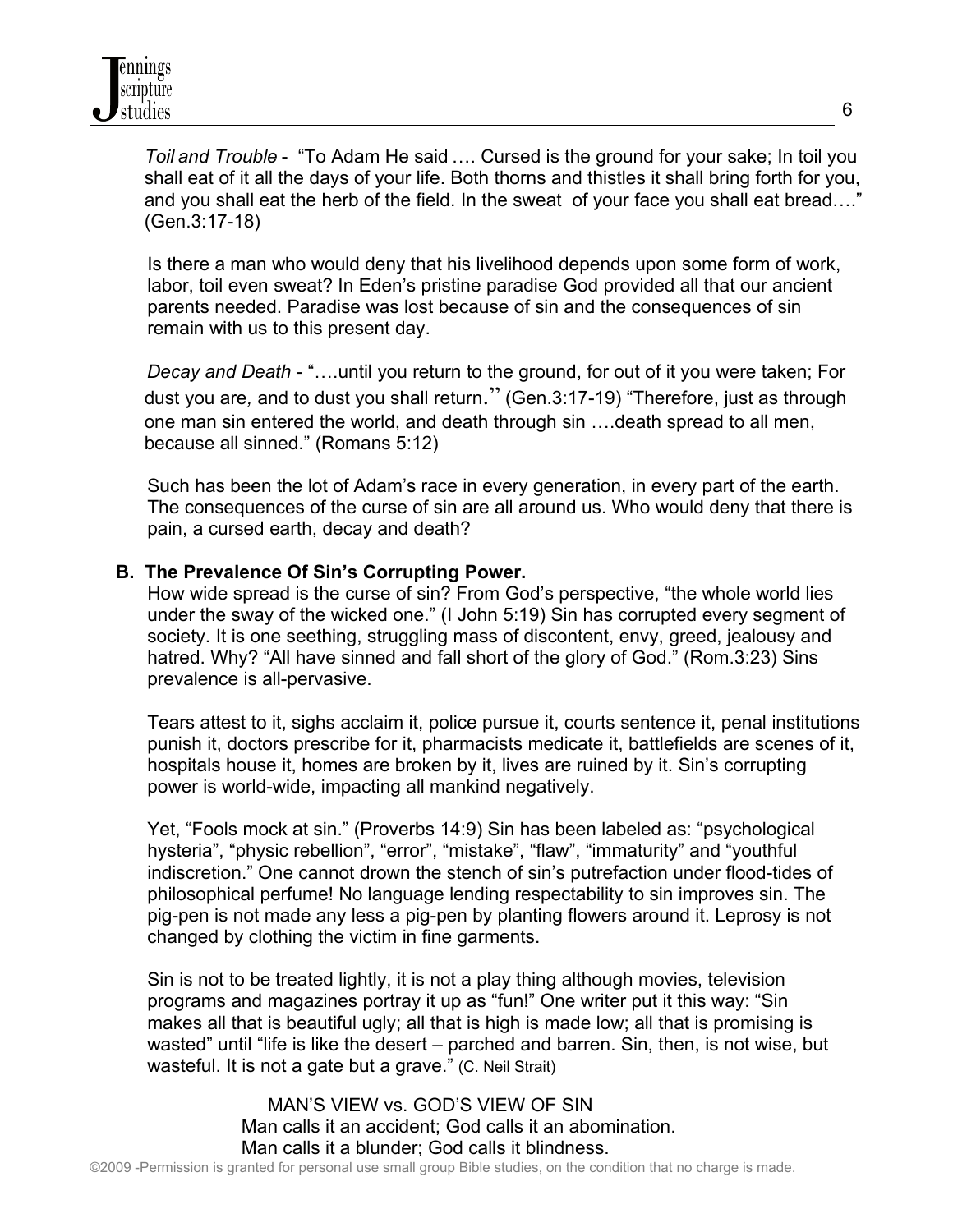

 Man calls it a defect; God calls it a disease. Man calls it a chance; God calls it a choice. Man calls it a fascination; God calls it a fatality. Man calls it an infirmity; God calls it an iniquity. Man calls it liberty; God calls it lawlessness. Man calls it a trifle; God calls it a tragedy. Man calls it a mistake; God calls it madness. Man calls it weakness; God calls it willfulness.

 By whatever name sin is identified, it is the universal curse brought upon the creature and the creation by the willful act of rebellion by the first family on the earth. Before The Fall, the creation and the creature lived in perfect harmony and indeed shall do so when the curse is lifted in the coming Kingdom of God upon earth. Then:

 "The wolf also shall dwell with the lamb, The leopard shall lie down with the young goat, The calf and the young lion and the fatling together; And a little child shall lead them. The cow and the bear shall graze; Their young ones shall lie down together; And the lion shall eat straw like the ox. The nursing child shall play by the cobra's hole, And the weaned child shall put his hand in the viper's den. They shall not hurt nor destroy in all My holy mountain, For the earth shall be full of the knowledge of the LORD As the waters cover the sea." (Isaiah 11:6-9)

 Presently the entire earth and all that is in it is out of kilter. Why? Why is it that the conditions described in Isaiah 11 do not prevail today? It is because of the curse of sin. The prophetic passage in Isaiah 11 brings into focus the prevalence of sin's corrupting power.

 For such a universal plague there must be a unique cure. Sin cannot be dealt with as though it were an outbreak of measles. A radical disease of the soul demands a radical cure and only the God against Whom all sin is committed can provide that cure. What is the cure for sin's curse?

#### **III. SIN'S CURE SUPPLIED.**

Saving mankind from sin is the most important enterprise on earth for it is the only cause important enough to bring the Son of God to earth to die upon a cross! Calvary means, if it means anything, that there is something from which people need to be saved, namely, sin.

 No man-devised substitute, whether ecclesiastical or governmental, medical or magical, tangible or intangible will remove the stain and stigma of sin and make the guilty conscience clean. Just what, then, specifically, is the cure for man's malicious malady, how is it obtained and what is the nature of the change it produces? First, what is the remedy?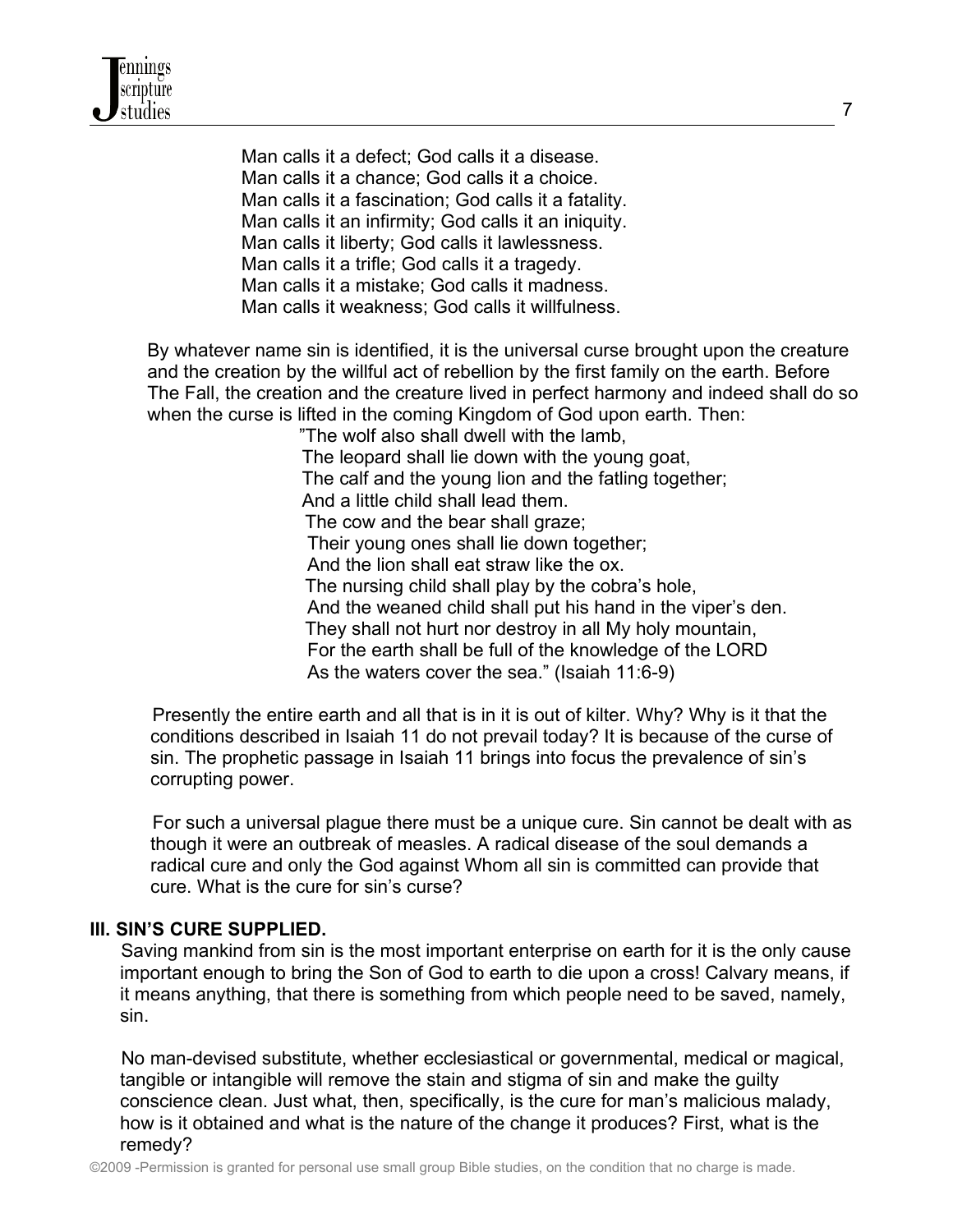# **A. Blood Is The Remedy.**

Shocking as that may sound, it nevertheless is true. For those unfamiliar with Bible terminology, such a suggestion may seem repugnant if it originated with man. But what if such a cure were God's idea, would that attach acceptability to the remedy? This is what God says, "Without the shedding of blood there is no forgiveness." (Hebrews 9:22) And He is not speaking about just any blood, but the blood of Jesus Christ shed upon the cross: "The blood of Jesus Christ cleanses us from all sin." (I John 1:7) And again, "Jesus Christ …. washed us from our sins in his own blood." (Rev.1:5) Paul speaks specifically of "the blood of his cross" (Col. 1:20) and that we are "justified by His blood" (Rom. 5:9).

 Charles H. Spurgeon wrote regarding forgiveness of sin as follows: "Put up your money bags, they will not secure remission; roll up your diplomas, they will not secure remission; boast not of your superior culture, it will not get you remission; record not your deeds of philanthropy, these will not get you remission. But come! Here is remission: 'for without shedding of blood there is no remission.'"

 The severity of the scourge of sin is seen in the remedy required for its forgiveness. As the old song says, "What can wash away my sin? Nothing but the blood of Jesus! What can make me whole again? Nothing but the blood of Jesus!"

**Illust.** Charles Swindoll writes about the malady of sin as follows: "During my hitch in the Marines, I was stationed on Okinawa where there was a leprosarium. At the time I was playing in the third division band in the Marine Corps and we went to do a performance. …. I had read about leprosy, but I had never seen a leper and I wasn't really prepared for what I saw. …. I saw stumps instead of hands. I saw clumps instead of fingers. I saw half faces. I saw one ear instead of two. ….. I saw in the faces of men, women, and even some teenagers in anguish crying out. … We could play music for them, but we could not cleanse them of their disease……. In Scripture leprosy is a picture of sin…..Only Jesus' blood has the power to cleanse us of our condition of sinful corruption." (Swindoll's Ultimate Book of Illustrations & Quotes)

# **B. Believe Is The Response.**

The jailer of Philippi, realizing his plight at midnight, asked Paul and Silas the question that every sinner should ask and that is: "What must I do to be saved?" (Acts 16:30) What must one do to be saved from sin? The Bible answer is, *"believe."*

It is in the gospel of Jesus Christ that the response required of the repentant sinner for salvation from sin is made known. The Apostle Paul declares: "I am not ashamed of the gospel of Christ, for it is the power of God to salvation for everyone who *believes.*" (Rom. 1:16)

 The action that brings liberation to sin's captives is contained in the Bible's most wellknow and most often quoted verse: "For God so loved the world that He gave His only begotten Son, that whoever *believes* in Him should not perish but have everlasting life." (John 3:16) This is the same invitation that Paul gave to the jailer in Philippi: "*Believe* on the Lord Jesus Christ, and you will be saved." (Acts 16:31)